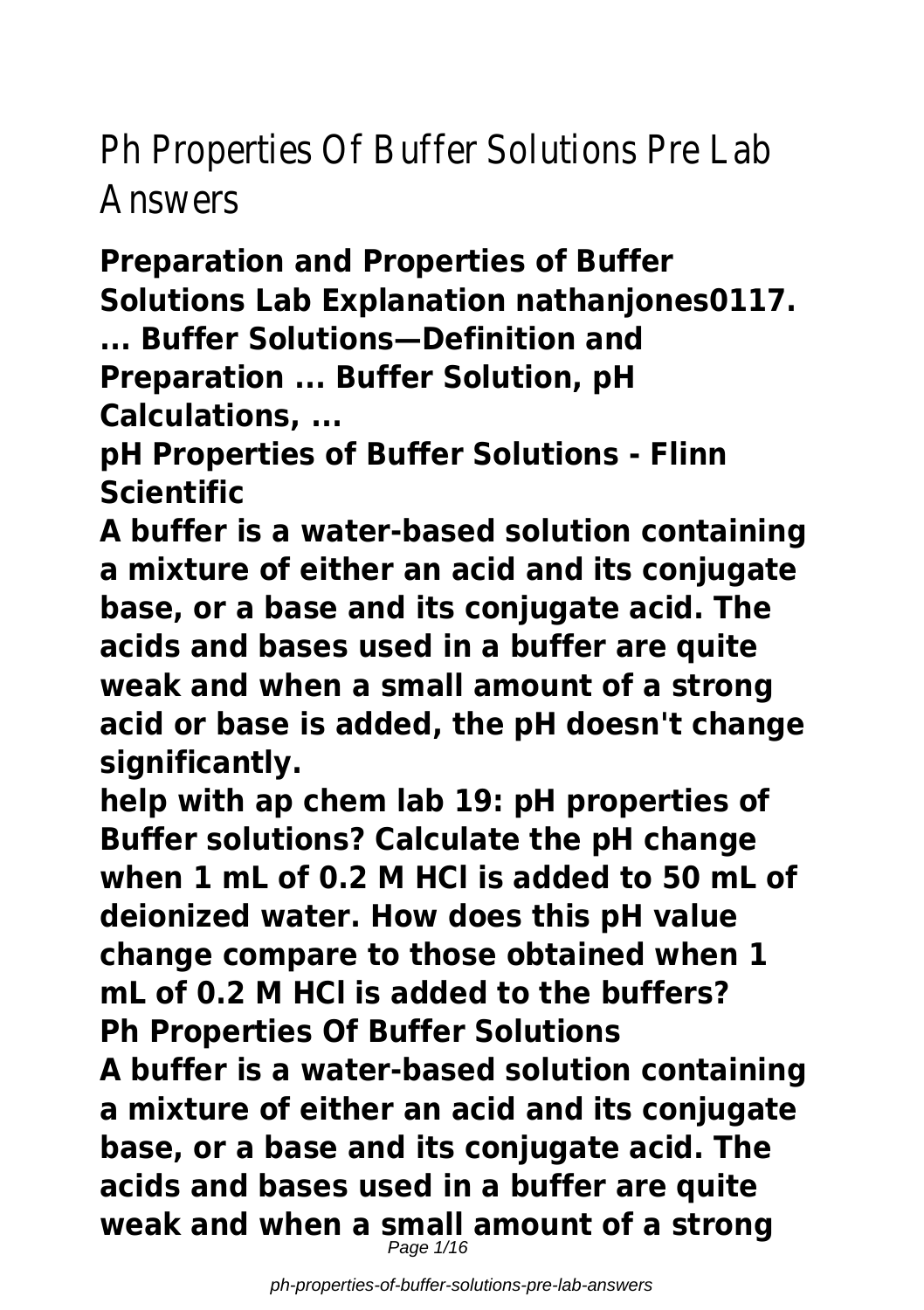**acid or base is added, the pH doesn't change significantly.**

**Characteristics of Good Buffers | Sciencing solutions with bromthymol blue (pH = 6.0−7.6). • Forensic analysis of DNA by electrophoresis requires a buffer that will keep the charge on the DNA molecules relatively constant so that their migration in an electric field will depend only on their size.**

**pH Properties of Buffer Solutions - Flinn Scientific**

**Buffer: Buffers are defined as solutions which resists small change in pH by adding small amount of acid or base. A buffer usually consists of a weak acid and its salt (fore eg, acetic acid and sodium acetate) or a weak base and its salt (for eg, ammonium hydroxide and ammonium chloride).**

**Buffer, buffering capacity, properties of good buffer and ...**

**Properties of Buffers Introduction Buffers resist changes in pH when acids or bases are added to them. An effective buffer system contains significant quantities of a specific weak acid and its conjugate base. There are** Page  $2/16$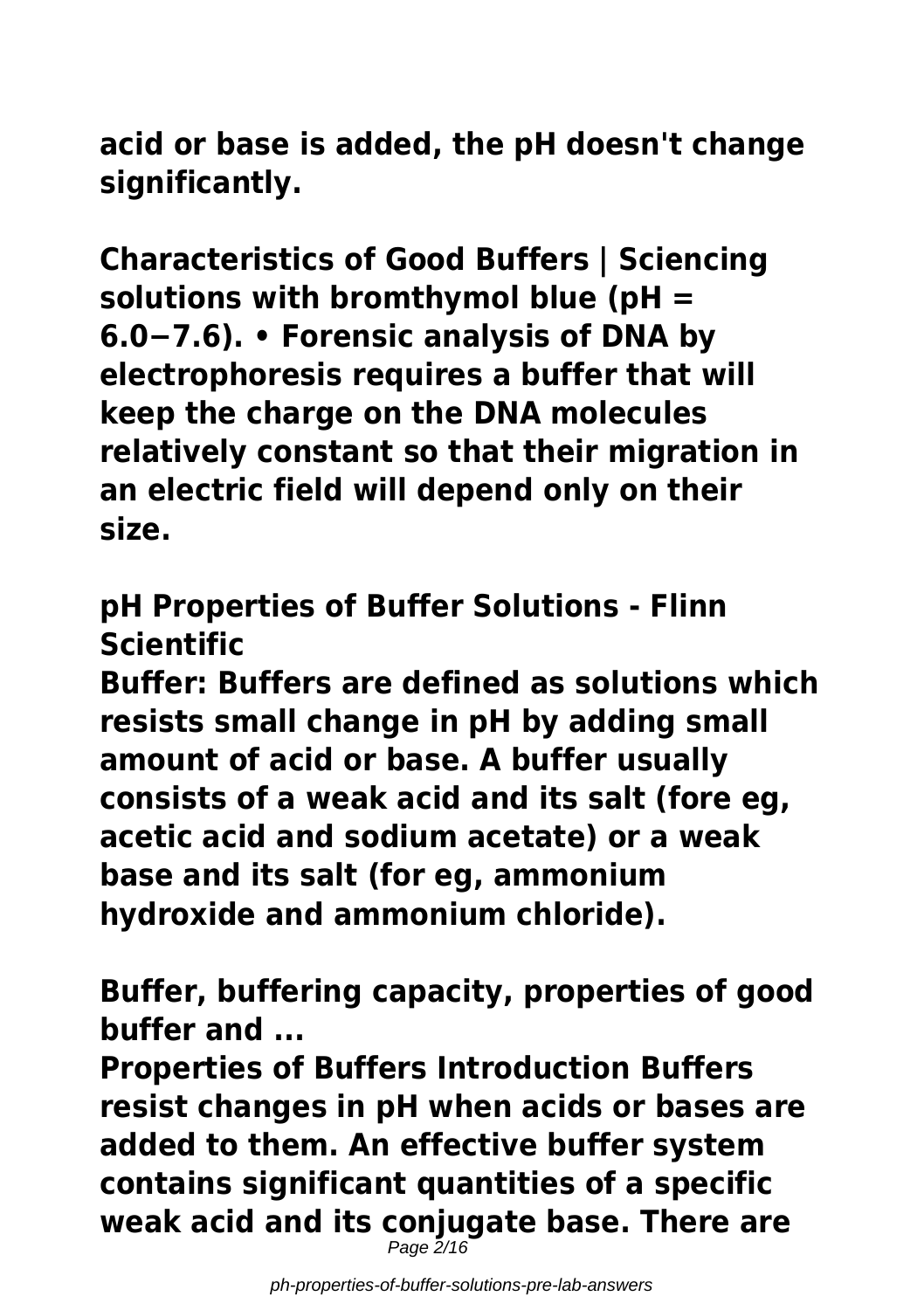**two common methods used to prepared a buffer. One method is to combine approximately equal quantities of an acid and its conjugate base.**

**properties of buffers - Just Only An ideal acetic acid-sodium acetate buffer system has a pH of 4.75 and its buffer range is 3.75-5.75. Equation 8 shows the calculation for the lower pH limit of an acetic acidsodium acetate buffer solution (when the concentration ratio of the weak acid component to the conjugate base component is equal to 10:1)**

**Lab #16 - Properties of Buffer Solutions - LHS AP Chemistry**

**The procedure is the same for an ammoniaammonium chloride buffer solution. initial moles of NH3 and NH4Cl in 50 mL of buffer solution is .0025 mol. My pH values for the same increments as above: 9.35, 9.33, 9.19, 9.02, 8.90, 8.42, 7.33, 3.56, 2.22, 2.10, 1.99 Like I said, I really don't think any of these answers are write.**

**Help with AP Chem Lab-pH Properties of Buffer Solutions ... Preparation and Properties of Buffer** Page 3/16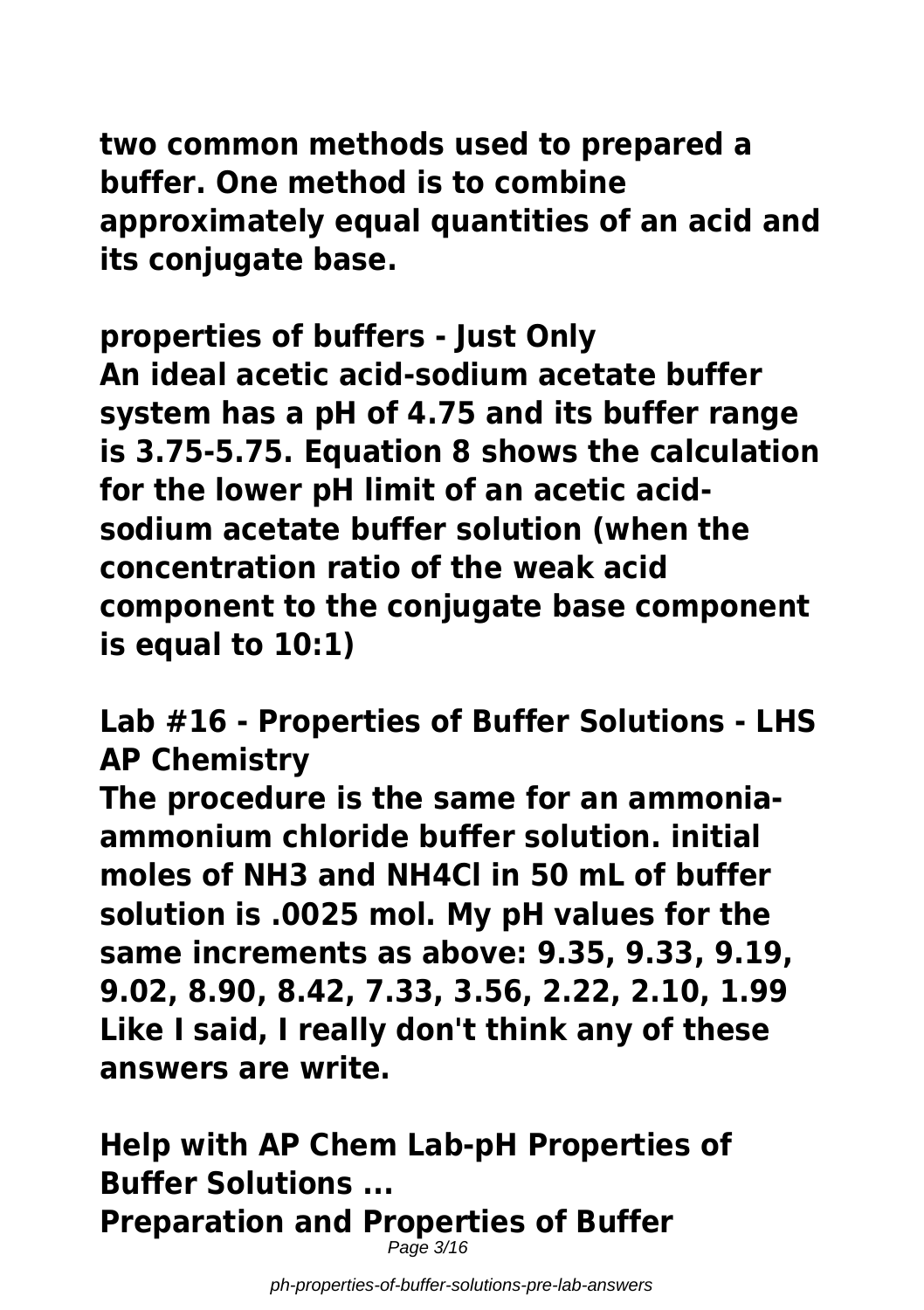**Solutions Lab Explanation nathanjones0117. ... Buffer Solutions—Definition and Preparation ... Buffer Solution, pH Calculations, ...**

**Preparation and Properties of Buffer Solutions Lab Explanation Transcript of Properties of Buffer Solutions. The conduction of this lab is also to investigate how buffers are made, the pH range in which they are effective, and their buffer capacity. [H O ] = 1.38 X 10 ; pH=3.86 Using this chart and the explaination I provide you with,...**

**Properties of Buffer Solutions by Ajanae Smith on Prezi At very high pH the first term in the equation dominates and buffer capacity rises exponentially with increasing pH. The buffer capacity of a buffering agent is at a local maximum when pH = p K a . It falls to 33% of** the maximum value at  $pH = pK a \pm 1$  and to **10% at pH = p K a ± 1.5.**

**Buffer solution - Wikipedia help with ap chem lab 19: pH properties of Buffer solutions? Calculate the pH change when 1 mL of 0.2 M HCl is added to 50 mL of** Page 4/16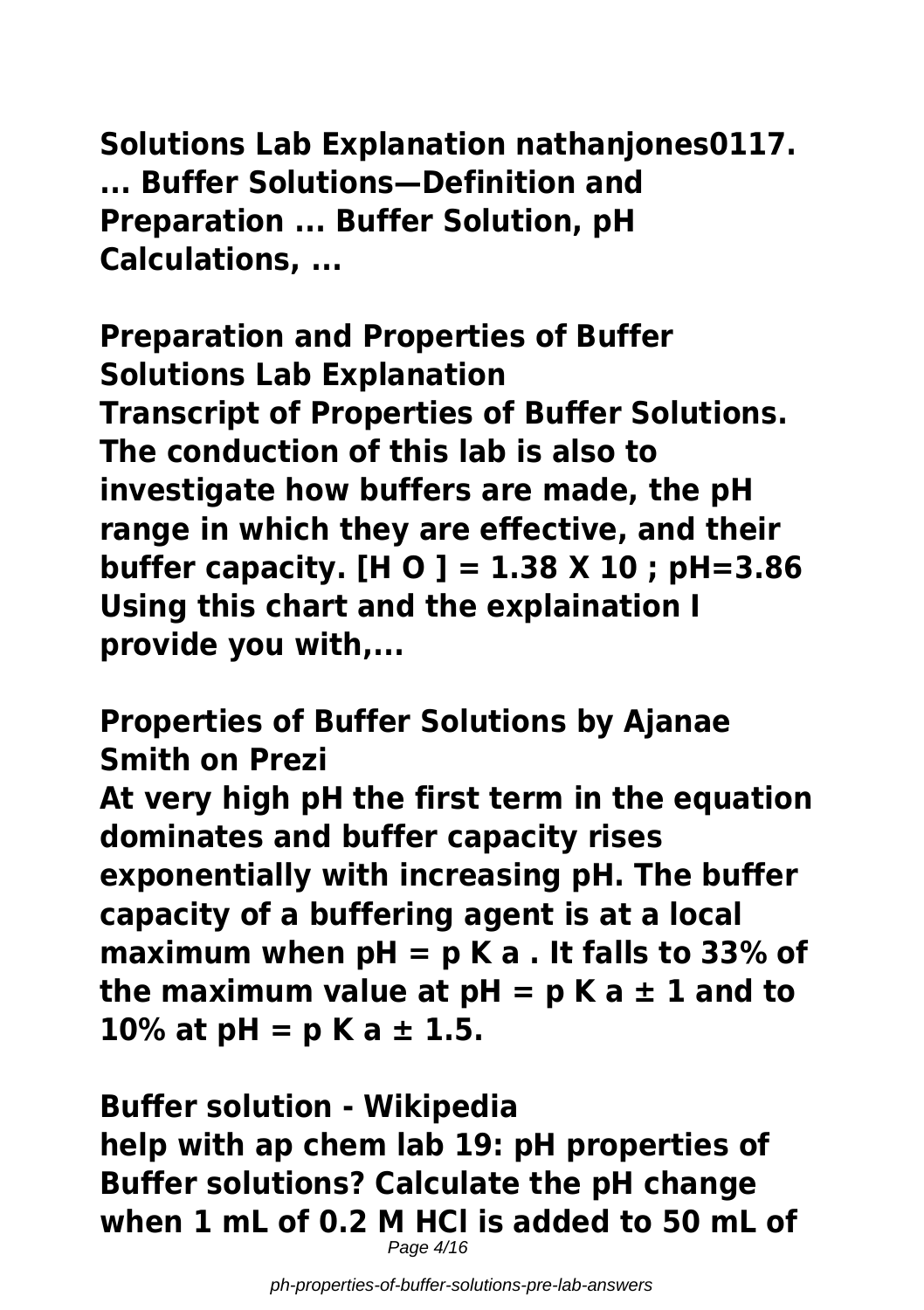**deionized water. How does this pH value change compare to those obtained when 1 mL of 0.2 M HCl is added to the buffers?**

**help with ap chem lab 19: pH properties of Buffer solutions?**

**♦ Sandor Kadar, Ph.D., Lead Author, Associate Professor, Chemistry, Salve Regina University Contributing Authors ♦ Bill Kurnett, High School Chemistry and AP Chemistry Teacher ... Lab 19: Properties of Buffer Solutions Lab 24: Determining K a by Half-Titration of a Weak Acid .**

**Advanced Chemistry Teacher Guide Example of calculating the pH of solution that is 1.00 M acetic acid and 1.00 M sodium acetate using ICE table. Another example of calculating pH of a solution that is 0.15 M ammonia and 0.35 M ...**

**Buffer solution pH calculations | Chemistry | Khan Academy**

**An alkaline buffer solution has a pH greater than 7. Alkaline buffer solutions are commonly made from a weak base and one of its salts. A frequently used example is a mixture of ammonia solution and ammonium chloride solution. If these were mixed in**

Page 5/16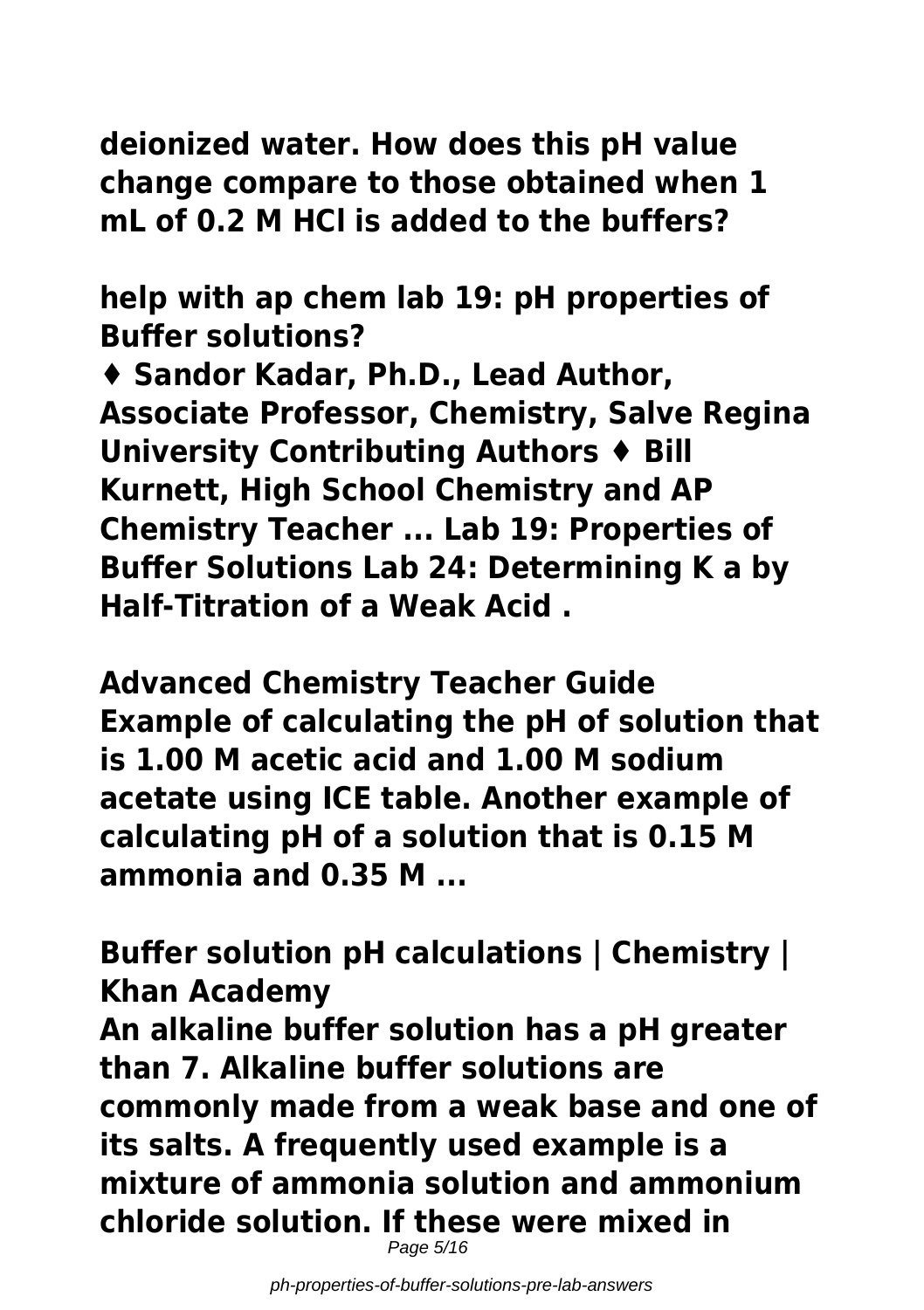**equal molar proportions, the solution would have a pH of 9.25.**

**BUFFER SOLUTIONS - chemguide.co.uk 1. pH=pKa + log (base/acid), best with equimolar concentrations 2. C6H8O7 + NaOH = NaC6H7O7 + H2O C6H7O7 + NaOH = NaC6H6O7 + H2O C6H6O7 + NaOH = NaC6H5O7 + H2O 3. a. Equal molar concentrations of C6H8O7 and NaC6H7O7 b. Equal molar concentrations of C6H6O7 and NaC6H5O7 4. Ideal**

**Properties of Buffer Solutions: by Carissa Villlanueva on ...**

**A buffer is an aqueous solution containing a weak acid and its conjugate base or a weak base and its conjugate acid. A buffer's pH changes very little when a small amount of strong acid or base is added to it. It is used to prevent any change in the pH of a solution, regardless of solute.**

**Buffer Solutions | Boundless Chemistry A buffer is an aqueous solution containing a weak acid and its conjugate base or a weak base and its conjugate acid. A buffer's pH changes very little when a small amount of strong acid or base is added to it. It is used**

Page 6/16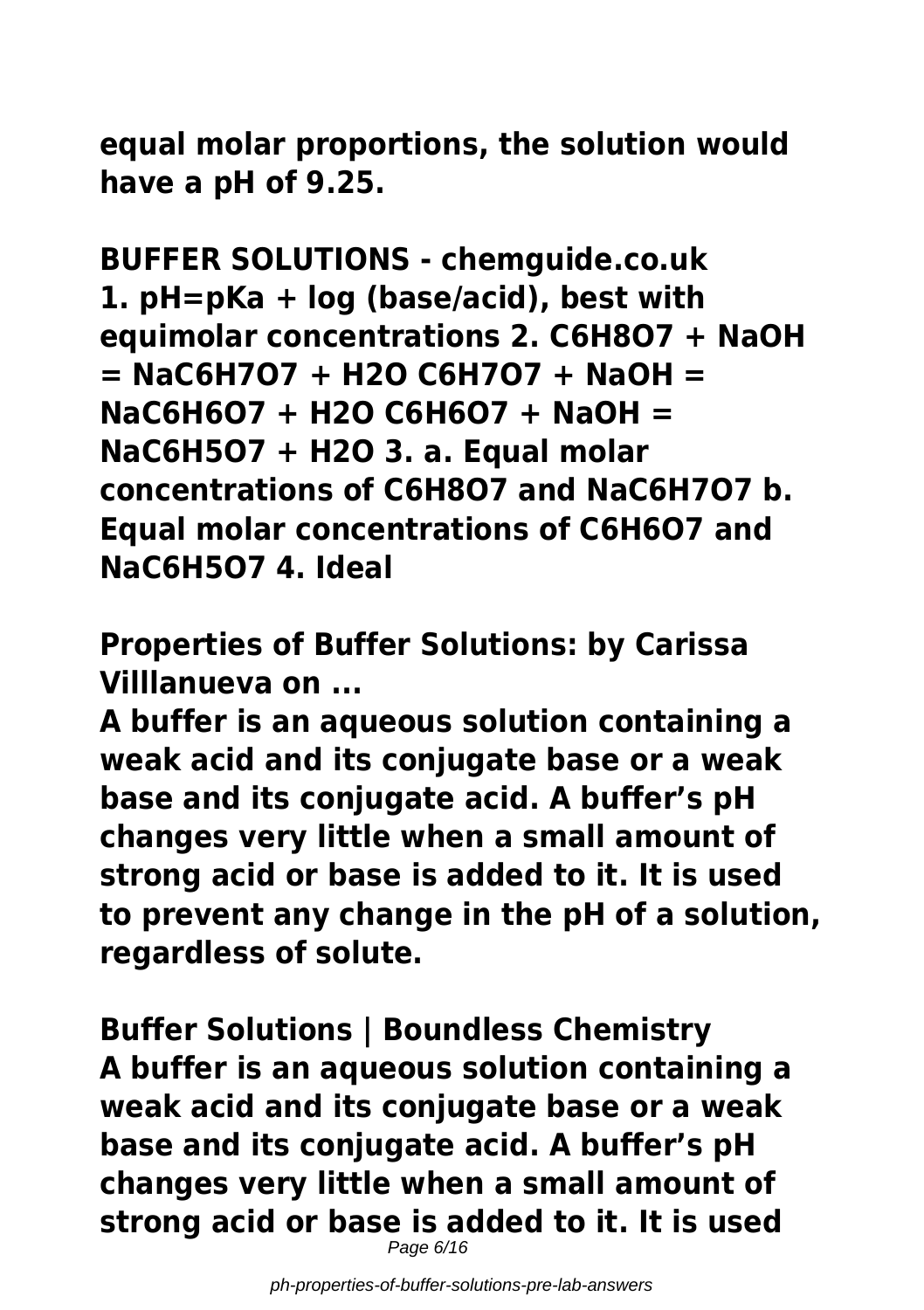**to prevent any change in the pH of a solution, regardless of solute.**

**Preparing a Buffer Solution with a Specific pH ...**

**View Homework Help - pH Properties of Buffer Solutions Lab.docx from CHEMISTRY 260 at Fountain Valley High. Bryan Phan Partners: Charisse Vu and Brian Dinh Lab Station: 3 Date: 3-11-17 pH Properties**

**pH Properties of Buffer Solutions Lab.docx - Bryan Phan ...**

**So the pH of our buffer solution is equal to 9.25 plus the log of the concentration of A minus, our base. Our base is ammonia, NH three, and our concentration in our buffer solution is.24 molars. We're gonna write.24 here. And that's over the concentration of our acid, that's NH four plus, and our concentration is.20.**

**Buffer solution pH calculations (video) | Khan Academy**

**The physiological role of buffers within cells and in consumer products highlights the ability of buffers to resist changes in pH. Buffers provide an essential acid−base balancing act—in foods and drugs, consumer** Page 7/16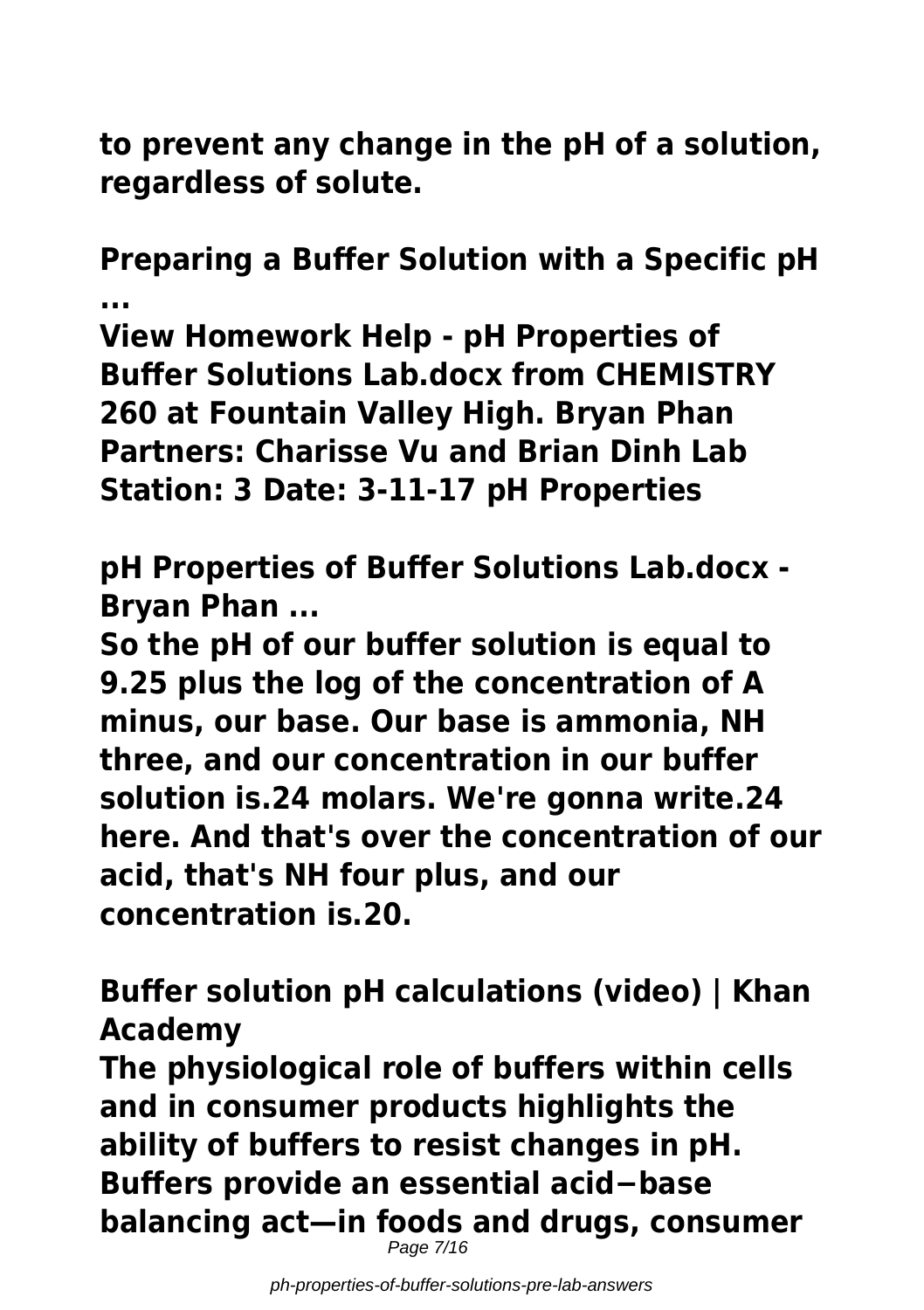**products, lakes and streams, and even living cells. All biological cells depend on the properties of buffers, as does the essential function of the respiratory system, breathing ...**

#### *BUFFER SOLUTIONS - chemguide.co.uk Preparing a Buffer Solution with a Specific pH ... Advanced Chemistry Teacher Guide Characteristics of Good Buffers | Sciencing*

*Ph Properties Of Buffer Solutions Buffer, buffering capacity, properties of good buffer and ...*

*So the pH of our buffer solution is equal to 9.25 plus the log of the concentration of A minus, our base. Our base is ammonia, NH three, and our concentration in our buffer solution is.24 molars. We're gonna write.24 here. And that's over the concentration of our acid, that's NH four plus, and our concentration is.20.*

*? Sandor Kadar, Ph.D., Lead Author, Associate Professor, Chemistry, Salve Regina University Contributing Authors ? Bill Kurnett, High School Chemistry and AP Chemistry Teacher ... Lab 19: Properties of Buffer Solutions Lab 24: Determining K a by Half-Titration of a Weak Acid .*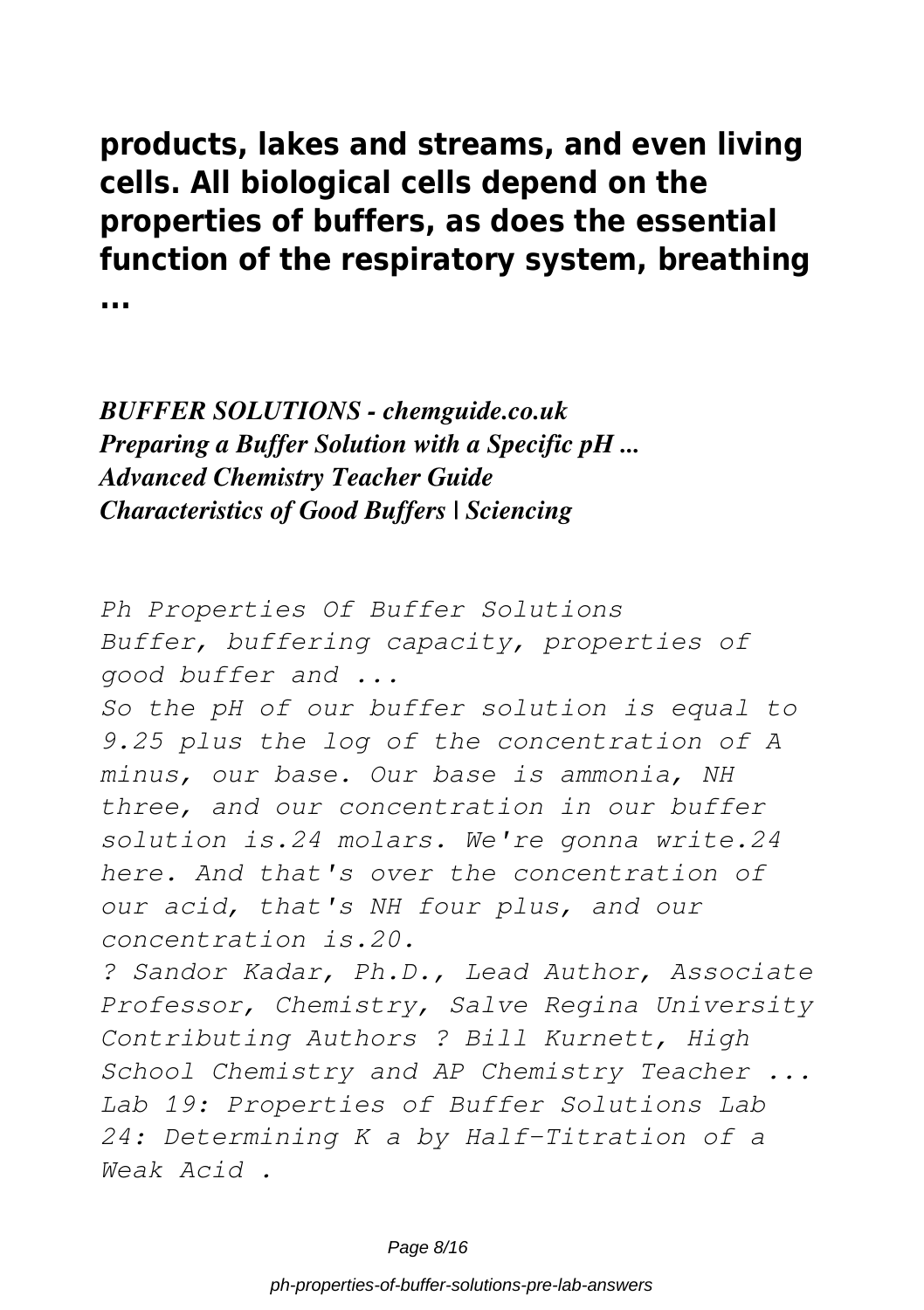solutions with bromthymol blue ( $pH = 6.0$ ?7.6). Forensic analysis of DNA by electrophoresis requires a buffer that will keep the charge on the DNA molecules relatively constant so that their migration in an electric field will depend only on their size.

### **Buffer solution - Wikipedia**

At very high pH the first term in the equation dominates and buffer capacity rises exponentially with increasing pH. The buffer capacity of a buffering agent is at a local maximum when  $pH = p K a$ . It falls to 33% of the maximum value at  $pH = p K a \pm 1$  and to 10% at  $pH = p$  $K$  a + 1.5.

Transcript of Properties of Buffer Solutions. The conduction of this lab is also to investigate how buffers are made, the pH range in which they are effective, and their buffer capacity. [H O ] =  $1.38 \text{ X } 10$ ; pH=3.86 Using this chart and the explaination I provide you with,...

Properties of Buffers Introduction Buffers resist changes in pH when acids or bases are added to them. An effective buffer system contains significant quantities of a specific weak acid and its conjugate base. There are two common methods used to prepared a buffer. One method is to combine approximately equal quantities of an acid and its conjugate base.

An ideal acetic acid-sodium acetate buffer system has a pH of 4.75 and its buffer range is 3.75-5.75. Equation 8 shows the calculation for the lower pH limit of an acetic acid-sodium acetate buffer solution (when the concentration ratio of the weak acid component to the conjugate base component is equal to  $10.1$ )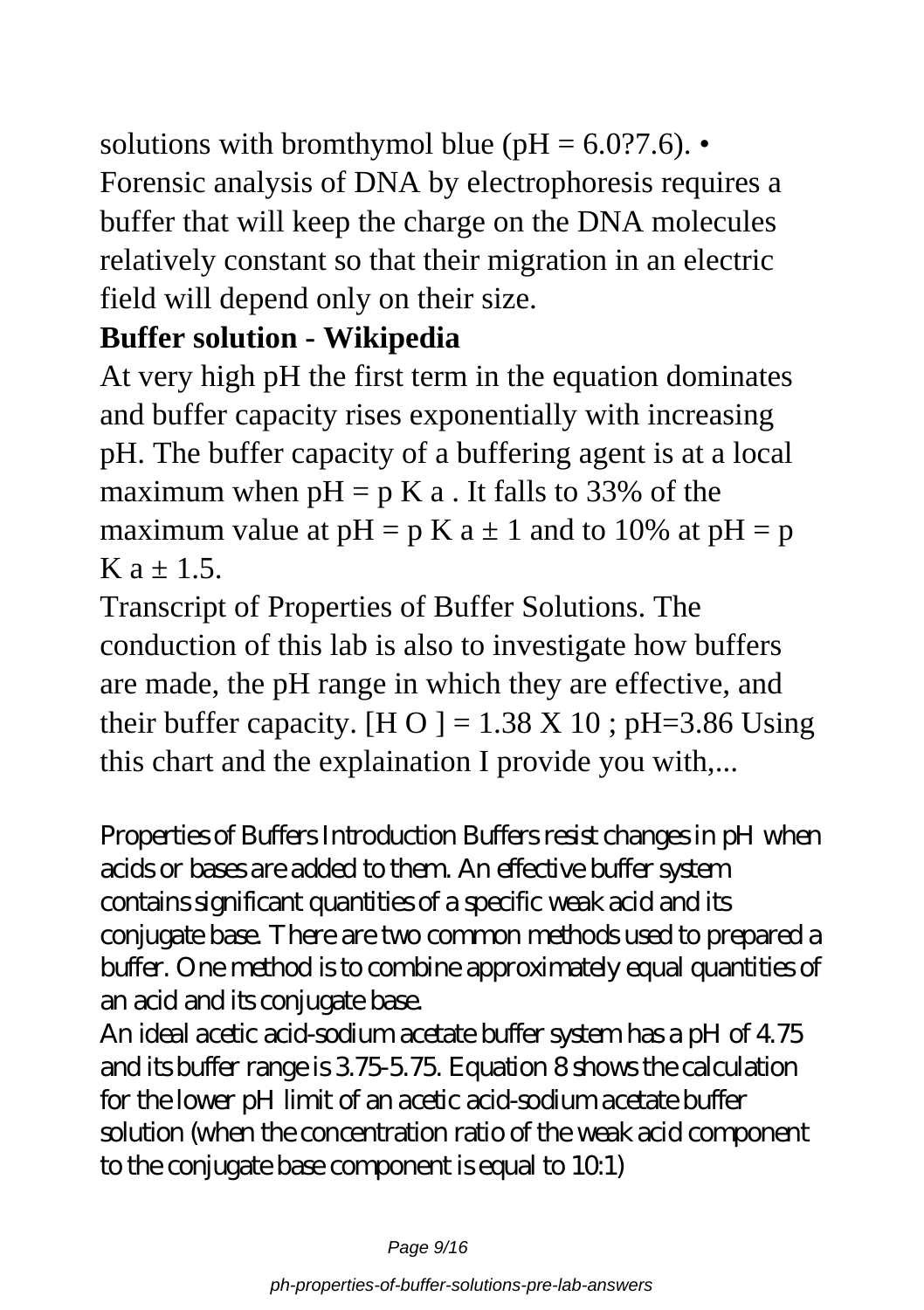#### **Ph Properties Of Buffer Solutions**

A buffer is a water-based solution containing a mixture of either an acid and its conjugate base, or a base and its conjugate acid. The acids and bases used in a buffer are quite weak and when a small amount of a strong acid or base is added, the pH doesn't change significantly.

#### **Characteristics of Good Buffers | Sciencing**

solutions with bromthymol blue (pH =  $60-7.6$ ). • Forensic analysis of DNA by electrophoresis requires a buffer that will keep the charge on the DNA molecules relatively constant so that their migration in an electric field will depend only on their size.

#### **pH Properties of Buffer Solutions - Flinn Scientific**

Buffer: Buffers are defined as solutions which resists small change in pH by adding small amount of acid or base. A buffer usually consists of a weak acid and its salt (fore eg, acetic acid and sodium acetate) or a weak base and its salt (for eg, ammonium hydroxide and ammonium chloride).

### **Buffer, buffering capacity, properties of good buffer and ...**

Properties of Buffers Introduction Buffers resist changes in pH when acids or bases are added to them. An effective buffer system contains significant quantities of a specific weak acid and its conjugate base. There are two common methods used to prepared a buffer. One method is to combine approximately equal quantities of an acid and its conjugate base.

#### **properties of buffers - Just Only**

An ideal acetic acid-sodium acetate buffer system has a pH of 4.75 and its buffer range is 3.75-5.75. Equation 8 shows the calculation for the lower pH limit of an acetic acid-sodium acetate buffer solution (when the concentration ratio of the weak acid component to the conjugate base component is equal to 10.1)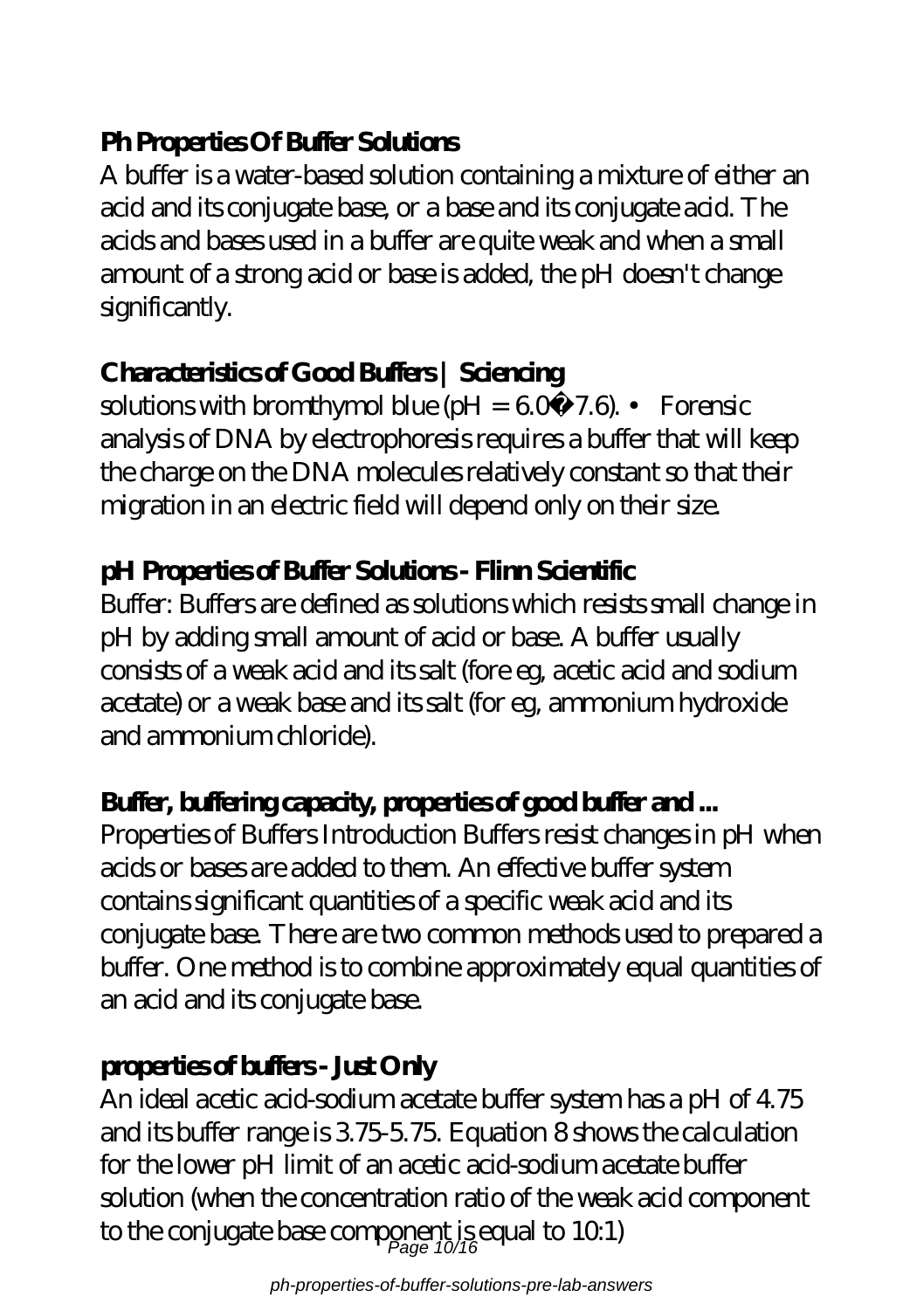### **Lab #16 - Properties of Buffer Solutions - LHS AP Chemistry**

The procedure is the same for an ammonia-ammonium chloride buffer solution. initial moles of NH3 and NH4Cl in 50 mL of buffer solution is .0025 mol. My pH values for the same increments as above: 9.35, 9.33, 9.19, 9.02, 8.90, 8.42, 7.33, 3.56, 2.22, 2.10, 1.99 Like I said, I really don't think any of these answers are write.

### **Help with AP Chem Lab-pH Properties of Buffer Solutions ...**

Preparation and Properties of Buffer Solutions Lab Explanation nathanjones0117. ... Buffer Solutions—Definition and Preparation ... Buffer Solution, pH Calculations, ...

#### **Preparation and Properties of Buffer Solutions Lab Explanation**

Transcript of Properties of Buffer Solutions. The conduction of this lab is also to investigate how buffers are made, the pH range in which they are effective, and their buffer capacity.  $[H O] = 1.38X$ 10 ; pH=3.86 Using this chart and the explaination I provide you with,...

#### **Properties of Buffer Solutions by Ajanae Smith on Prezi**

At very high pH the first term in the equation dominates and buffer capacity rises exponentially with increasing pH. The buffer capacity of a buffering agent is at a local maximum when  $pH = pK a$ . It falls to 33% of the maximum value at  $pH = pK a \pm 1$  and to 10% at  $pH = pK a \pm 1.5$ 

#### **Buffer solution - Wikipedia**

help with ap chem lab 19: pH properties of Buffer solutions? Calculate the pH change when 1 mL of 0.2 M HCl is added to 50 mL of deionized water. How does this pH value change compare to those obtained when 1 mL of 0.2 M HCl is added to the buffers?

# **help with ap chem lab 19: pH properties of Buffer solutions?** Page 11/16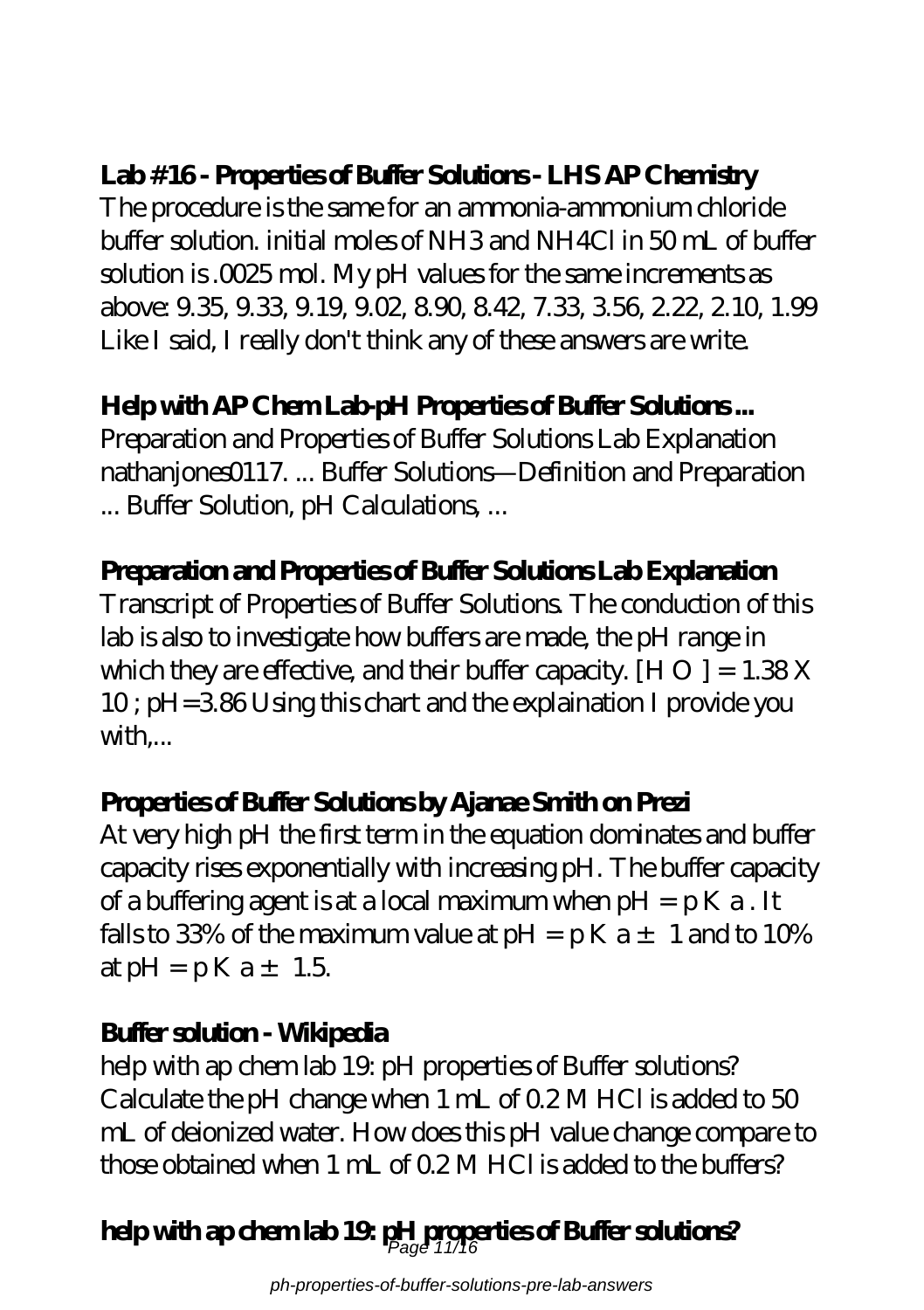Sandor Kadar, Ph.D., Lead Author, Associate Professor, Chemistry, Salve Regina University Contributing Authors ♦ Bill Kurnett, High School Chemistry and AP Chemistry Teacher ... Lab 19: Properties of Buffer Solutions Lab 24: Determining K a by Half-Titration of a Weak Acid .

#### **Advanced Chemistry Teacher Guide**

Example of calculating the pH of solution that is 1.00 M acetic acid and 1.00 M sodium acetate using ICE table. Another example of calculating pH of a solution that is  $0.15M$  ammonia and  $0.35M$ ...

### **Buffer solution pH calculations | Chemistry | Khan Academy**

An alkaline buffer solution has a pH greater than 7. Alkaline buffer solutions are commonly made from a weak base and one of its salts. A frequently used example is a mixture of ammonia solution and ammonium chloride solution. If these were mixed in equal molar proportions, the solution would have a pH of 9.25.

#### **BUFFER SOLUTIONS - chematiche.co.uk**

1. pH=pKa +  $log$  (base/acid), best with equimolar concentrations 2.  $C6H8O7 + NaOH = NaCH7O7 + H2O CH7O7 + NaOH =$ NaC6H6O7 + H2O C6H6O7 + NaOH = NaC6H5O7 + H2O 3. a. Equal molar concentrations of C6H8O7 and NaC6H7O7 b. Equal molar concentrations of C6H6O7 and NaC6H5O7 4. Ideal

### **Properties of Buffer Solutions by Carissa Villlanueva on...**

A buffer is an aqueous solution containing a weak acid and its conjugate base or a weak base and its conjugate acid. A buffer's pH changes very little when a small amount of strong acid or base is added to it. It is used to prevent any change in the pH of a solution, regardless of solute.

## **Buffer Solutions | Boundless Chemistry**

A buffer is an aqueous solution containing a weak acid and its  $\rho_{\text{age 12/16}}$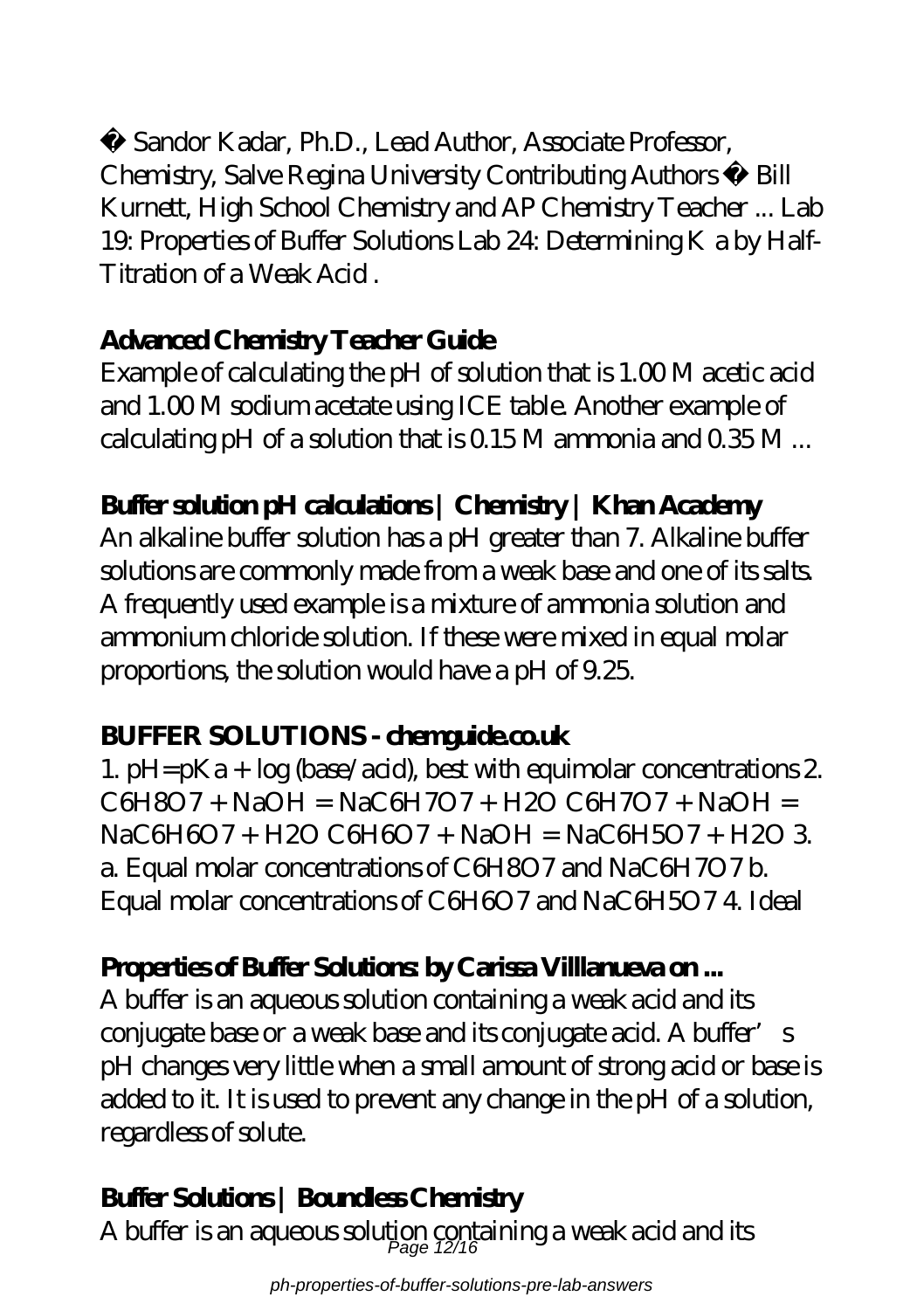conjugate base or a weak base and its conjugate acid. A buffer's pH changes very little when a small amount of strong acid or base is added to it. It is used to prevent any change in the pH of a solution, regardless of solute.

### **Preparing a Buffer Solution with a Specific pH ...**

View Homework Help - pH Properties of Buffer Solutions Lab.docx from CHEMISTRY 260 at Fountain Valley High. Bryan Phan Partners: Charisse Vu and Brian Dinh Lab Station: 3 Date: 3-11-17 pH Properties

### **pH Properties of Buffer Solutions Lab.docx - Bryan Phan ...**

So the pH of our buffer solution is equal to 9.25 plus the log of the concentration of A minus, our base. Our base is ammonia, NH three, and our concentration in our buffer solution is.24 molars. We're gonna write.24 here. And that's over the concentration of our acid, that's NH four plus, and our concentration is.20.

### **Buffer solution pH calculations (video) | Khan Academy**

The physiological role of buffers within cells and in consumer products highlights the ability of buffers to resist changes in pH. Buffers provide an essential acid−base balancing act—in foods and drugs, consumer products, lakes and streams, and even living cells. All biological cells depend on the properties of buffers, as does the essential function of the respiratory system, breathing ...

**1. pH=pKa + log (base/acid), best with equimolar concentrations 2. C6H8O7 + NaOH = NaC6H7O7 + H2O C6H7O7 + NaOH = NaC6H6O7 + H2O C6H6O7 + NaOH = NaC6H5O7 + H2O 3. a. Equal molar concentrations of C6H8O7 and NaC6H7O7 b. Equal** Page 13/16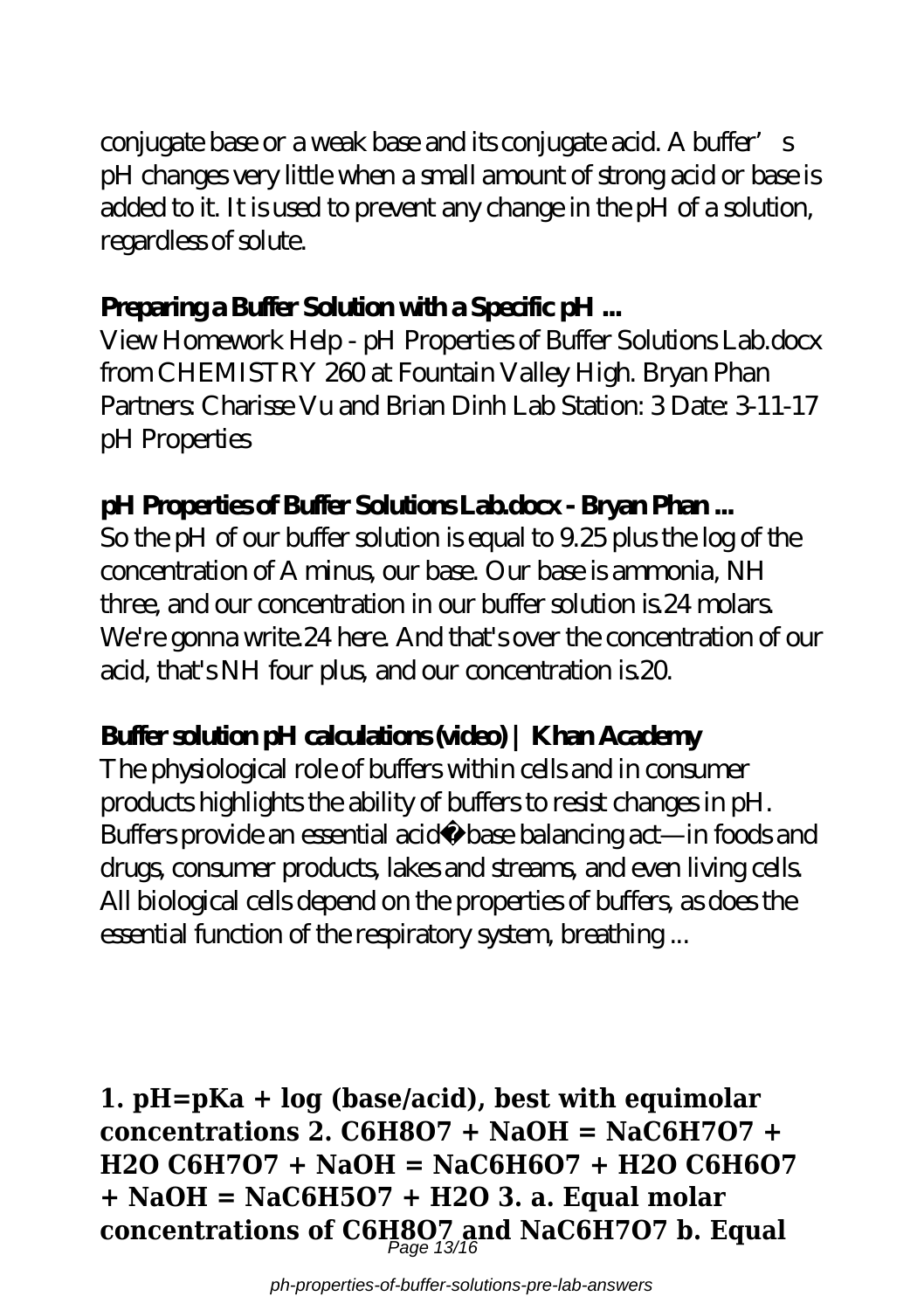**molar concentrations of C6H6O7 and NaC6H5O7 4. Ideal**

**An alkaline buffer solution has a pH greater than 7. Alkaline buffer solutions are commonly made from a weak base and one of its salts. A frequently used example is a mixture of ammonia solution and ammonium chloride solution. If these were mixed in equal molar proportions, the solution would have a pH of 9.25.**

**A buffer is an aqueous solution containing a weak acid and its conjugate base or a weak base and its conjugate acid. A buffer's pH changes very little when a small amount of strong acid or base is added to it. It is used to prevent any change in the pH of a solution, regardless of solute.**

**View Homework Help - pH Properties of Buffer Solutions Lab.docx from CHEMISTRY 260 at Fountain Valley High. Bryan Phan Partners: Charisse Vu and Brian Dinh Lab Station: 3 Date: 3-11-17 pH Properties**

**Properties of Buffer Solutions: by Carissa Villlanueva on ...**

## **help with ap chem lab 19: pH properties of Buffer solutions?**

## **Properties of Buffer Solutions by Ajanae Smith on Prezi**

The physiological role of buffers within cells and in consumer products highlights the ability of buffers to resist changes in pH. Buffers provide an essential acid−base balancing act—in foods and drugs, consumer products, lakes and streams, and even Page 14/16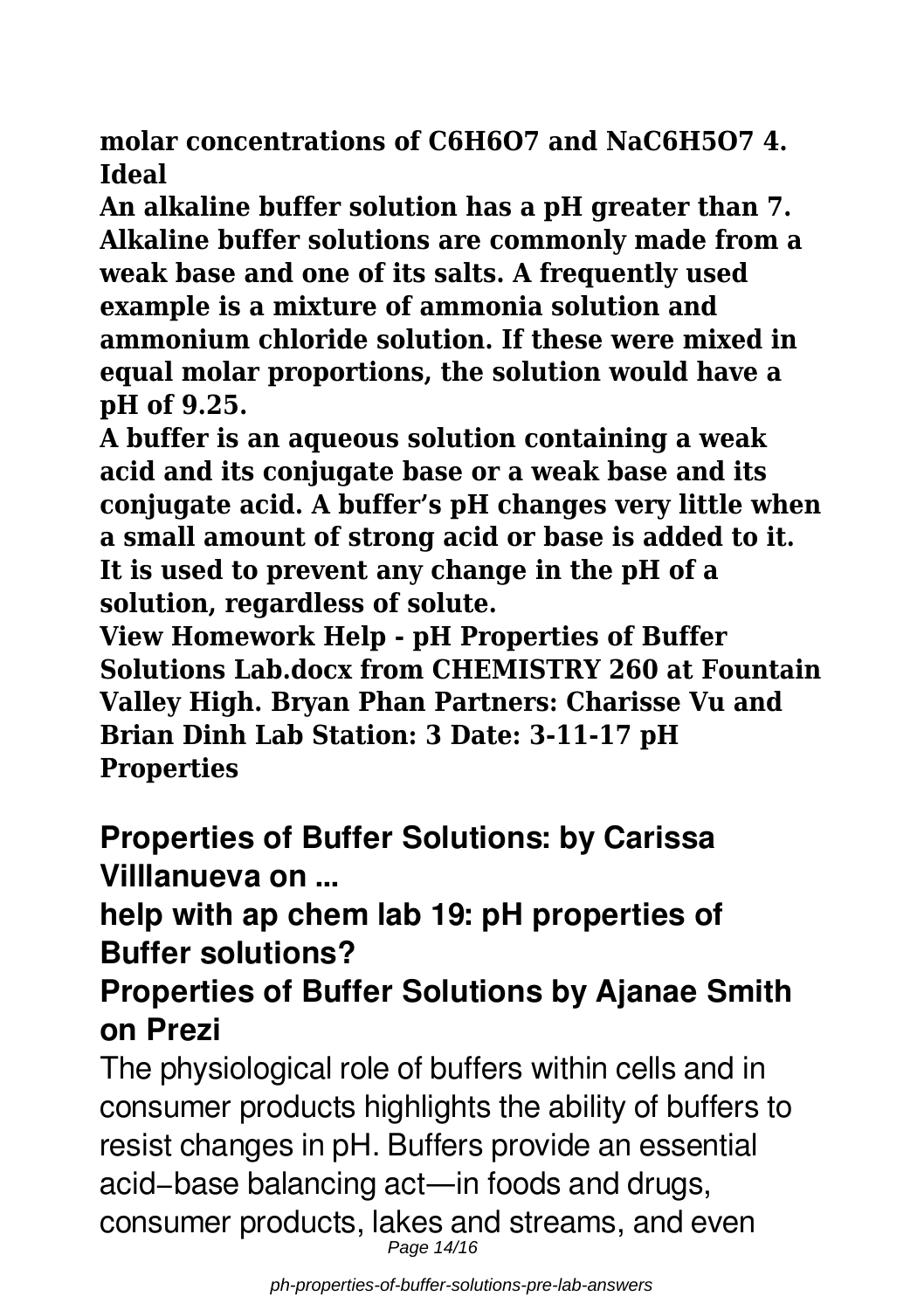living cells. All biological cells depend on the properties of buffers, as does the essential function of the respiratory system, breathing ...

**pH Properties of Buffer Solutions Lab.docx - Bryan Phan ... properties of buffers - Just Only Buffer solution pH calculations | Chemistry | Khan Academy Lab #16 - Properties of Buffer Solutions - LHS AP Chemistry**

The procedure is the same for an ammonia-ammonium chloride buffer solution. initial moles of NH3 and NH4Cl in 50 mL of buffer solution is .0025 mol. My pH values for the same increments as above: 9.35, 9.33, 9.19, 9.02, 8.90, 8.42, 7.33, 3.56, 2.22, 2.10, 1.99 Like I said, I really don't think any of these answers are write. **Preparation and Properties of Buffer Solutions Lab Explanation Buffer solution pH calculations (video) | Khan Academy Buffer Solutions | Boundless Chemistry**

Buffer: Buffers are defined as solutions which resists small change in pH by adding small amount of acid or base. A buffer usually consists of a weak acid and its salt (fore eg, acetic acid and sodium acetate) or a weak

Page 15/16